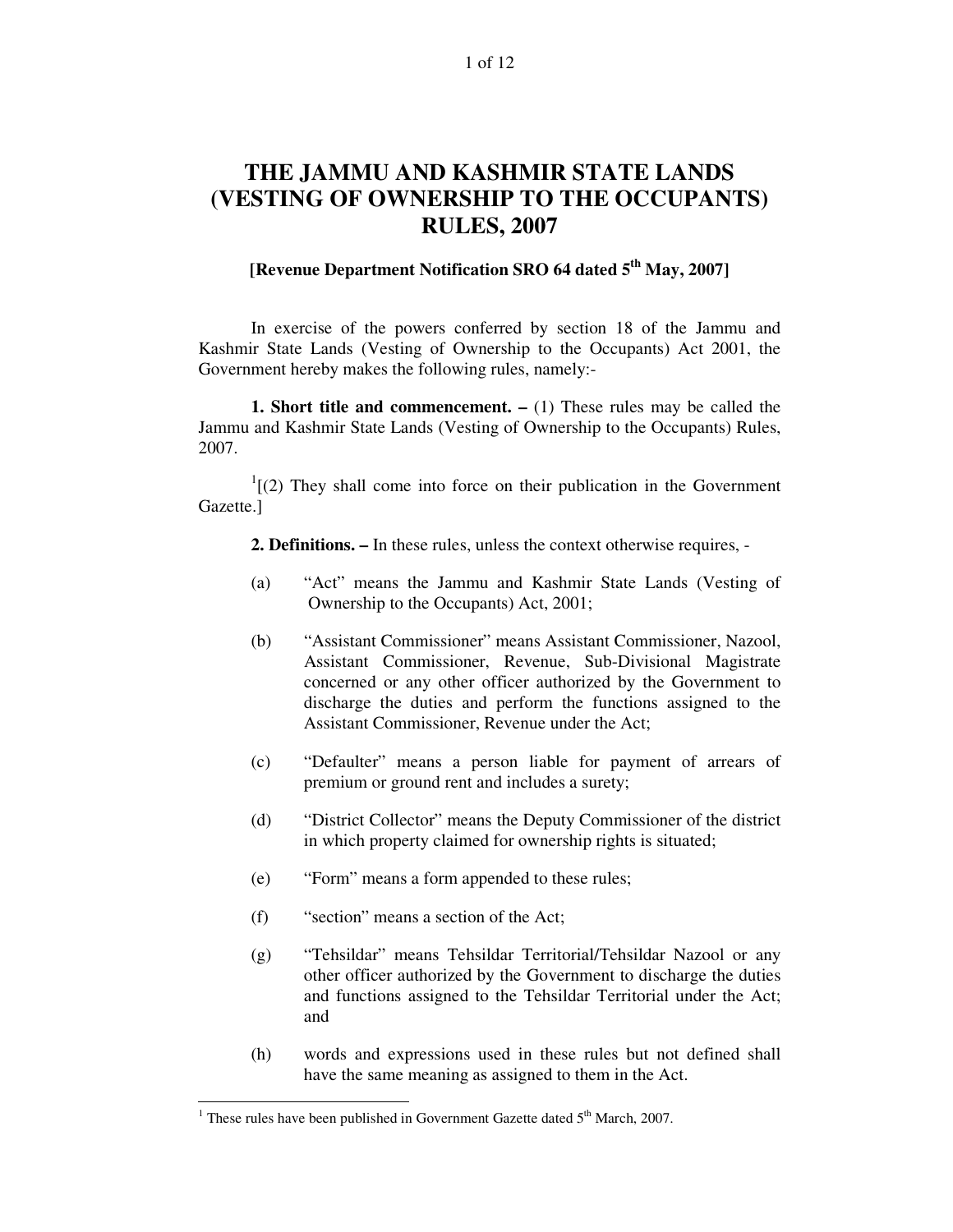**3. Mapping of State land. -** (1) The mapping of State land shall be carried out by the Tehsildar in such manner and within such period as may be directed by the Government from time to time:

Provided that the Divisional Forest Officer concerned shall be associated in the mapping of Forest land.

(2) Any officer may, in the discharge of his duty under the Act enter upon and survey the State Land and demarcate the boundaries under section 3-A of the Act.

**4. State land to be notified.** – (1) When mapping of State land has been completed and the Tehsildar is satisfied that the particular property in his jurisdiction is State land, he shall notify the same in the Government Gazette and in local News paper as also on the notice board kept for that purpose in his office.

(2) The Tehsildar shall intimate the District Collector within 7 days of such notification about the completion of mapping.

**5. Disposal of property left by un-authorized occupants.** – A person who has been evicted from any land or property vested in the Government under the Act or the rules shall be given 21 days time including holidays for removing the article or articles remaining on such property:

Provided that if the owner fails or refuses to remove the article or articles thereof after the expiry of prescribed notice or if the article is subject to speedy and natural decay, the Tehsildar may cause it to be disposed off by public auction and the owner shall be entitled to sale proceeds, after deducting the expenses incurred on holding of such auction:

Provided further that the notice of auction shall be published in at least two local dailies having wide circulation in the locality.

**6. Auction.** – The procedure for auction shall be as under: -

- (a) The Tehsildar shall give wide publicity to the notice for auction of the land through print and electronic media, giving full particulars in the notice, and the auction shall be conducted after 15 days from the date of publication of such notice by the committee constituted under sub-section (1) of section 12 of the Act.
- (b) The intending bidder shall have to deposit with the Tehsildar, earnest money equal to 2% of the minimum reserve price, fixed for such land, before the auction.
- (c) The person offering the highest bid shall have to deposit  $1/4<sup>th</sup>$  of the bid amount with the Tehsildar, on the close of auction, failing which the land in question shall be re-auctioned forthwith.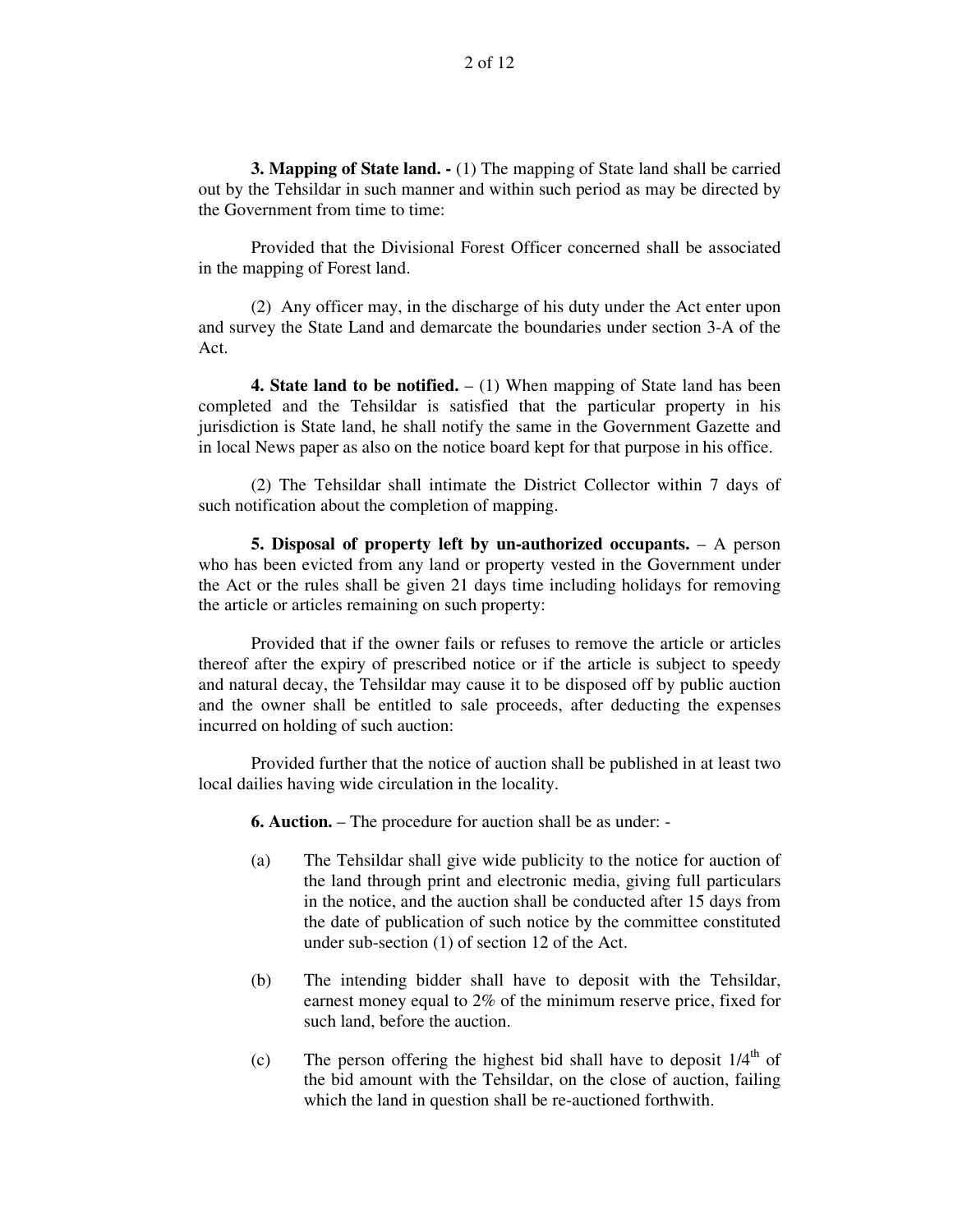- (d) The balance amount shall be paid by the person in whose favour auction has been confirmed within a period of 10 days from the date of auction.
- (e) In case of default of payment of the bid amount within the prescribed period, the  $1/4$ <sup>th</sup> amount already deposited shall stand forfeited to the Government.

**7. Procedure of application.** – (1) An application in terms of sub-clause (b) of Sub section (1) of section 8 of the Act shall contain full particulars of the State land as per Form No.2. It shall be stamped with a court fee of Rs.10 and shall be verified in the manner prescribed for the verification of the pleadings in rule 15 of Order VI of the Code of Civil Procedure, Samvat 1977:

Provided that an occupant shall have to furnish the requisite information, in duplicate, with respect to his proprietary land as well as the State land under occupation as per Form No-2:

Provided further that an occupant who fails to apply for vesting of ownership rights within the prescribed period shall forfeit his claim under the Act and be evicted from such land by the Assistant Commissioner under section 9 of the Act.

(2) The person verifying the pleadings shall also furnish an affidavit in support of the said pleadings.

(3) The Tehsildar may issue notice to any person whose attendance is required in his opinion or who may be interested in the proceedings. The Tehsildar may for expeditious disposal of the case issue commission for examination of any person within his jurisdiction.

**8. Procedure of eviction. –** (1) Where an occupant is to be evicted under the Act, either wholly or partly, from the State Land, a notice shall be issued by the Tehsildar in Form No. 1, demanding him to surrender possession of such land, within one month of issue of notice.

(2) Where a notice has been duly served under sub rule (1) and possession is not delivered as required, a warrant of eviction shall be issued under the signatures of the Assistant Commissioner under section 9 of the Act. One copy of the warrant shall be forwarded to the Police Officer of the Police Station concerned for carrying out eviction who shall forthwith take steps to effect the eviction with use of such force as may be necessary.

**9. Determination of market value**. – The following Committees shall determine the market value in each case in accordance with the parameters laid down in the Act: -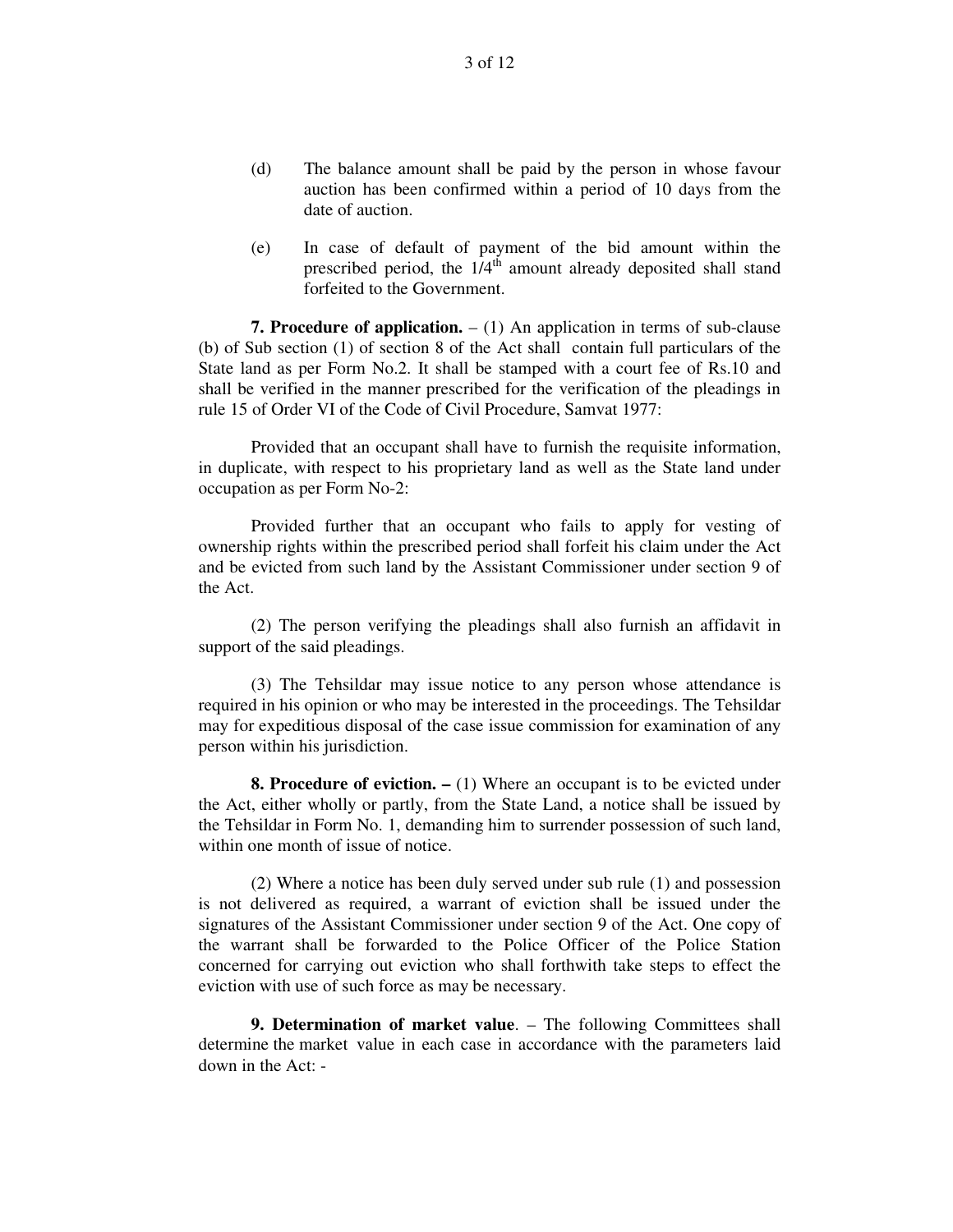### **'A'. For Jammu and Srinagar districts:**

| (a)          | Divisional Commissioner concerned.                                                               | Chairman |
|--------------|--------------------------------------------------------------------------------------------------|----------|
| (b)          | District Collector concerned.                                                                    | Member   |
| (c)          | Assistant Commissioner Nazool/Revenue concerned.                                                 | Member   |
| (d)          | Tehsildar concerned.                                                                             | Member   |
| $\mathbf{B}$ | For other districts including areas falling under the Tourism<br><b>Development Authorities:</b> |          |
| (a)          | District Collector concerned.                                                                    | Chairman |
| (b)          | Additional Deputy Commissioner concerned.                                                        | Member   |
| (c)          | Assistant Commissioner Revenue concerned.                                                        | Member   |
| (d)          | Executive Officer of<br>Tourism<br>Chief<br>the<br>Development Authority concerned.              |          |
|              |                                                                                                  |          |

**10. Structures over State land.** – Where an occupant has constructed a structure, rented it out and died leaving no legal heir, the Committee may, subject to verification of the claims submitted to it, consider occupant of such structure for vesting of ownership.

**11. Terms and conditions under section 4 of the Act.** – (1) For the purpose of implementation of section 4 of the Act the terms and conditions shall be as under: -

- (i) The prospective owner should be permanent resident of the State.
- (ii) The land, for which transfer of ownership is sought, should be free from encumbrances.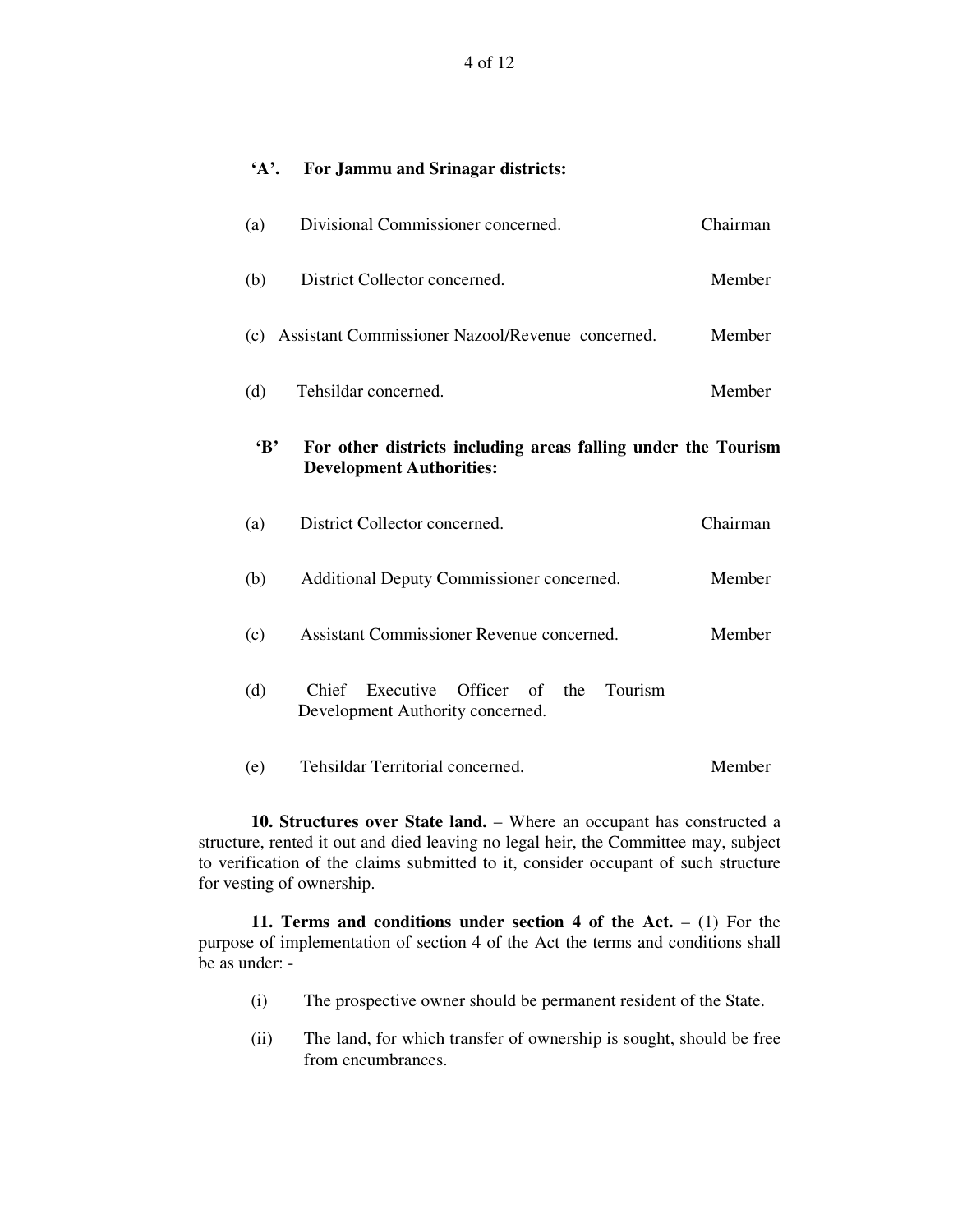- (iii) The prospective owner should not be a proclaimed offender/antisocial element.
- (iv) Price fixed shall be paid in lump.

(2) Arrears, if any, on account of ground rent or any other such account shall have to be deposited by the occupant, with the Tehsildar, prior to vesting of ownership rights.

**12. Death of occupant.** – No action initiated under the Act shall abate by reason of the death of occupant and the same may be continued by or against the legal heir of the occupant.

**13. Fixation of price.** – Subject to provisions of section 4 of the Act, fixation of the price payable by different categories of occupants shall be as under:-

#### **Category** of **occupant Price Price Price Price Price Price Price Price Price Price Price Price Price Price Price Price Price Price Price Price Price Price Price Price Pric**

I) In Residential use:-

i. Authorized occupant (where lease has not expired):

| a) upto 2 kanals                           | 25% of the value of land<br>determined<br>the<br>by<br>Committee.                                                                                |
|--------------------------------------------|--------------------------------------------------------------------------------------------------------------------------------------------------|
| b) from $3^{rd}$ kanal to $10^{th}$ kanal  | 40\% of the value of land<br>determined<br>by<br>the<br>Committee.                                                                               |
| c) more than 10 kanals                     | The occupant will have the<br>option to continue with the<br>lease beyond 10 kanals or pay<br>full value of land determined<br>by the Committee. |
| ii.<br>occupant (where lease has expired): | Authorized over-stayed occupant/ un-authorized expectant                                                                                         |

| a) upto 2 kanals                                        | 35% of the value of land                                   |     |
|---------------------------------------------------------|------------------------------------------------------------|-----|
|                                                         | determined<br>by                                           | the |
|                                                         | Committee.                                                 |     |
| b) from $3^{\text{rd}}$ kanal to $10^{\text{th}}$ kanal | 50% of the value of land<br>determined<br>bv<br>Committee. | the |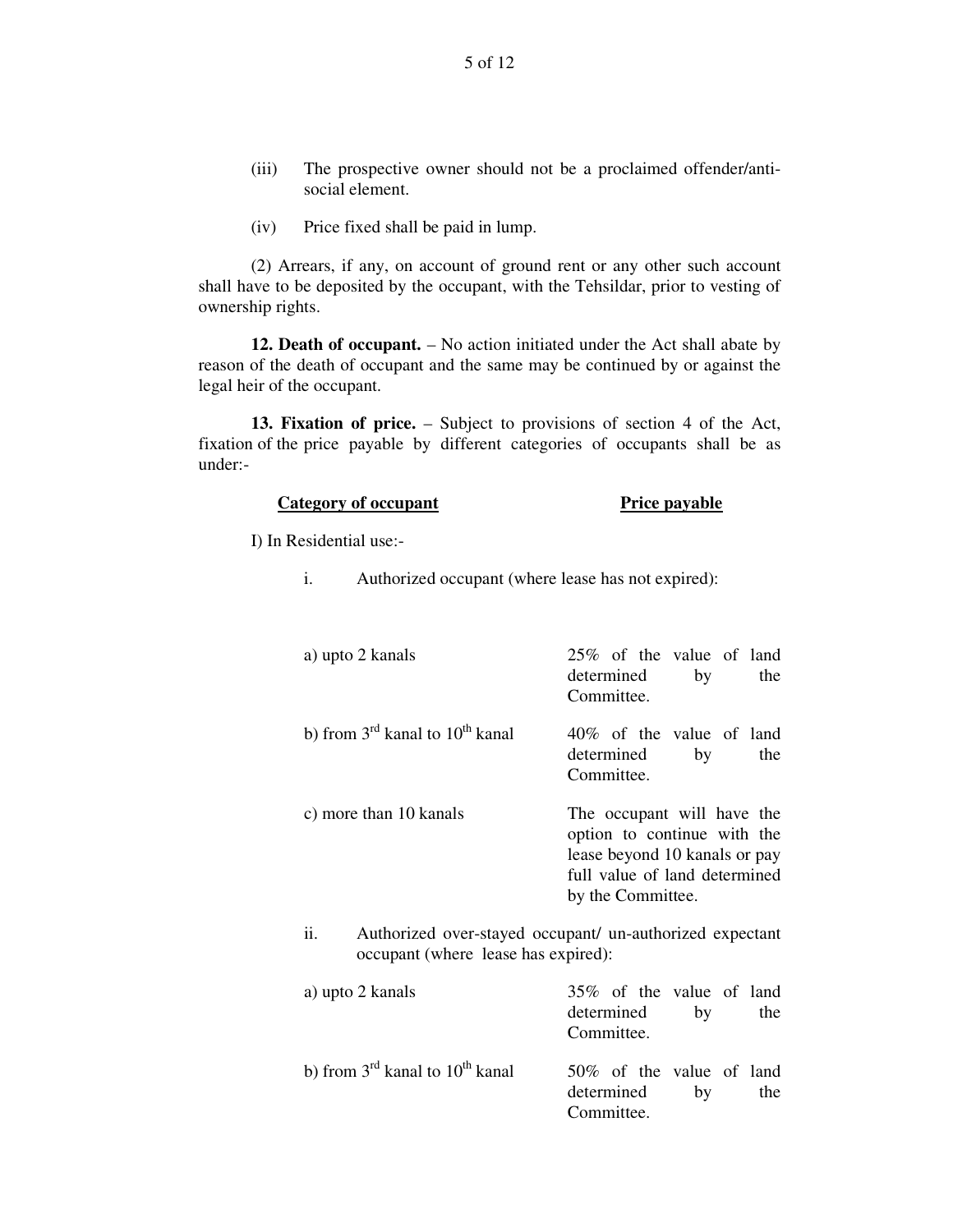| c) more than 10 kanals | The occupant will have the   |
|------------------------|------------------------------|
|                        | option to surrender the land |
|                        | beyond 10 kanals or pay full |
|                        | value of land determined by  |
|                        | the Committee.               |
|                        |                              |

iii. Unauthorized occupant (where no lease has been granted or no allotment has been made by the Government)

| a) upto 2 kanals                                        | 40\% of the value of land                                       |     |
|---------------------------------------------------------|-----------------------------------------------------------------|-----|
|                                                         | determined<br>$-$ by                                            | the |
|                                                         | Committee.                                                      |     |
| b) from $3^{\text{rd}}$ kanal to $10^{\text{th}}$ kanal | 50\% of the value of land<br>determined<br>$-$ by<br>Committee. | the |

II) In Commercial Use:-

| $\mathbf{i}$     | Authorized<br>occupant<br>(where lease has not<br>expired.                                           | 30\% of the value of the<br>land determined by the<br>Committee.   |
|------------------|------------------------------------------------------------------------------------------------------|--------------------------------------------------------------------|
| $\mathbf{ii}$    | Authorized overstayed<br>occupant/ Un-authorized<br>expectant occupant (where<br>lease has expired). | 45% of the value of the<br>land determined by the<br>Committee.    |
| $\overline{111}$ | Un-authorized occupant<br>(where no lease has been<br>granted or no allotment<br>has been made).     | $60\%$ of the value of the<br>land determined by the<br>Committee. |

III) In Institutional use viz educational, religious, charitable, nonprofitable, social institutions / trusts / societies, political parties recognized by Election Commission of India:-

|                 | Authorized occupant     | 15% of the value of the |
|-----------------|-------------------------|-------------------------|
|                 | (where lease has not    | land determined by the  |
|                 | expired.                | Committee.              |
|                 |                         |                         |
|                 |                         |                         |
| $\overline{11}$ | Authorized overstayed   | 25% of the value of the |
|                 | occupant/ Un-authorized | land determined by the  |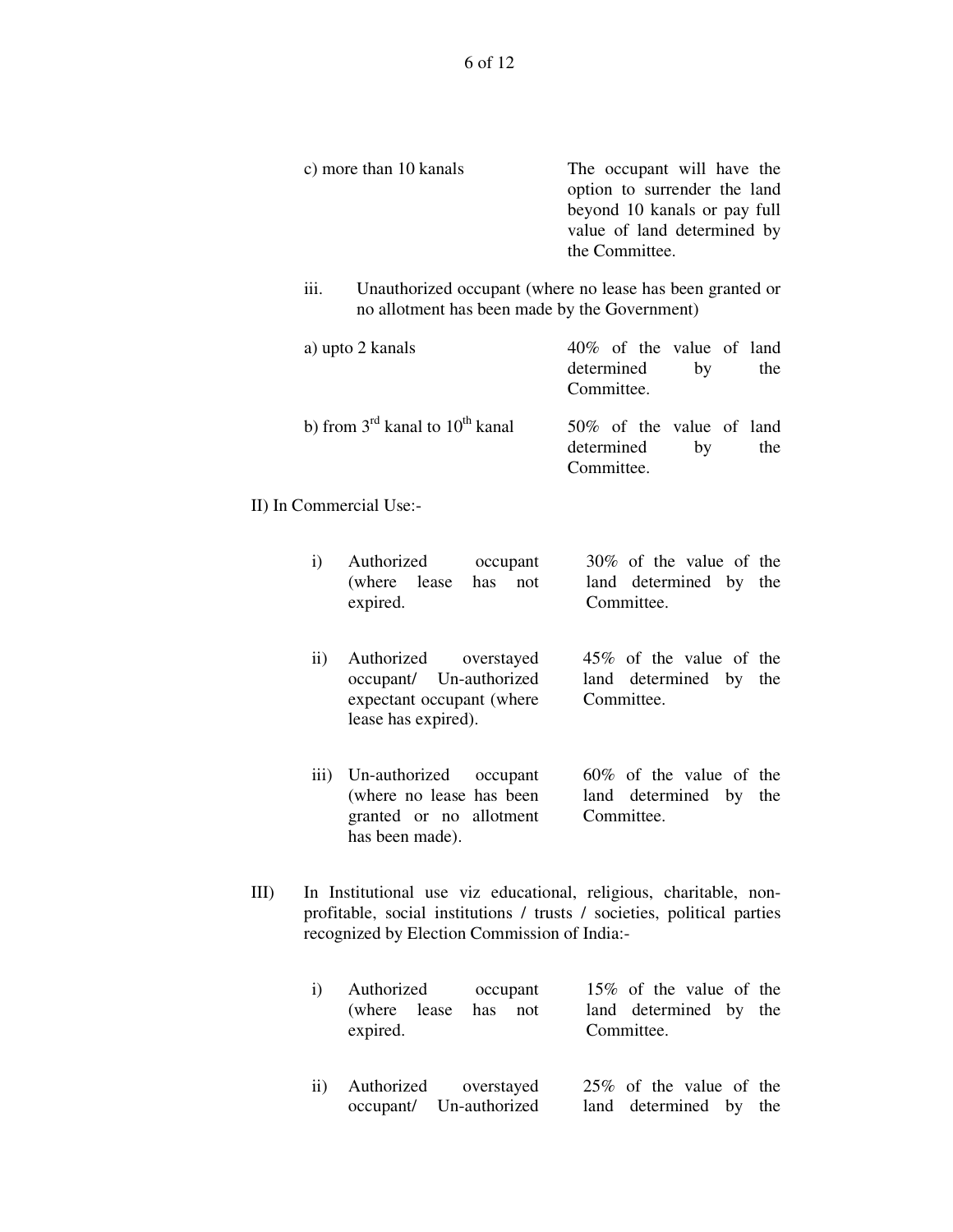|     | expectant occupant (where<br>lease has expired).                                                      | Committee.                                                                                                                                   |
|-----|-------------------------------------------------------------------------------------------------------|----------------------------------------------------------------------------------------------------------------------------------------------|
|     | iii) Un-authorized occupant<br>(where no lease has been<br>granted or no allotment<br>has been made). | $50\%$ of the value of the<br>land determined by the<br>Committee.                                                                           |
| IV) | Agricultural use:-                                                                                    | Free of cost. However a<br>token amount of rupees one<br>hundred per kanal shall be<br>charged for maintenance of<br>proper Revenue records: |
|     |                                                                                                       |                                                                                                                                              |

Provided that where the land is in residential as well as commercial use the rates of commercial use shall apply:

Provided further that if an occupant in whose favour ownership right has been vested does not commence the intended activity within three years, the Government shall have the right to resume the land:

Provided also that Authorized Overstayed Occupant and Unauthorized Expectant Occupant shall be treated at par with Authorized Occupant in respect of scale of payment where such occupant has applied for renewal of lease within 30 days of expiry of lease:

Provided further that the following limit shall apply for regularization of land in favour of Occupants which is under Institutional use and the land held over and above the said limit shall be resumed by the Government: -

| a) Land in religious use            | upto a maximum of 50 kanals, on<br>case to case basis, to be decided<br>by the Committee. |
|-------------------------------------|-------------------------------------------------------------------------------------------|
| b) Land in use other than religious | upto a maximum of 25 kanals, on<br>case to case basis, to be decided<br>by the Committee: |

Provided further that the conferment of ownership rights for land in agricultural use shall be subject to the following conditions:-

(a) the land use in respect of agricultural land shall not be changed after the ownership is vested. However, in case an occupant desires to use agricultural land in future for any purpose, other than agriculture if otherwise admissible in due process of law, he shall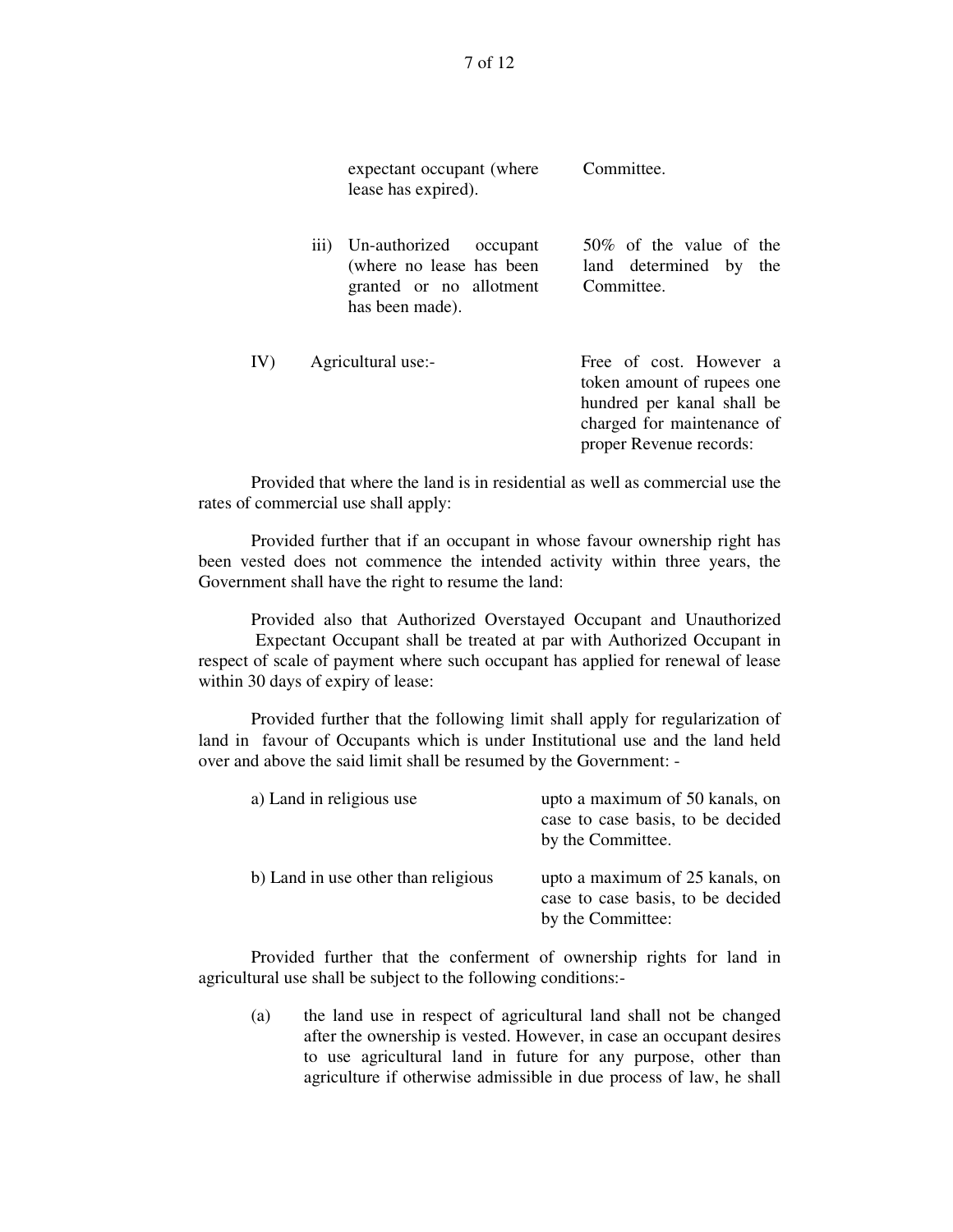have to pay as per the scale prescribed for commercial use for getting the land regularized for that purpose;

- (b) the land in question should have been in cultivation at least for three years on the date of application;
- (c) no transfer of Agricultural land other than by inheritance shall be permitted for 10 years from the date of conferment of ownership rights.

**14. Incentive and Penalty for payment. –** The following schedule of time and scale of incentive and penalty shall be adopted in the realization of the price of land against which ownership rights are decided to be vested with the occupant, namely:-

| For payments made within 3 months                 | A rebate of $25\%$ |
|---------------------------------------------------|--------------------|
| For payments made within 6 months                 | A rebate of $15\%$ |
| For payments made within 9 months                 | A rebate of $5\%$  |
| For payments made within one year                 | A rebate of $2\%$  |
| For payments made within one year and<br>3 months | A penalty of $5\%$ |
| For payments made within one year and 6<br>months | A penalty of 15%   |
| For payments made within one year and 9<br>months | A penalty of 25%   |
| For payments made within two years                | A penalty of 35%   |

**15. Review by officers. –** An officer exercising powers under this Act may either of his own motion or on the application of any party interested, review, modify, reverse or confirm, any order passed by himself or any officer predecessor in office within a period of 15 days from the date of issuance of such order.

**16. Rewards and incentives. –** The Government may devise and notify a policy of granting rewards and incentives to such officers administering the scheme who show excellent performance in implementation of the scheme:

Provided that a minimum limit of quantum of land shall be fixed in case of each individual official after considering total area and value of land under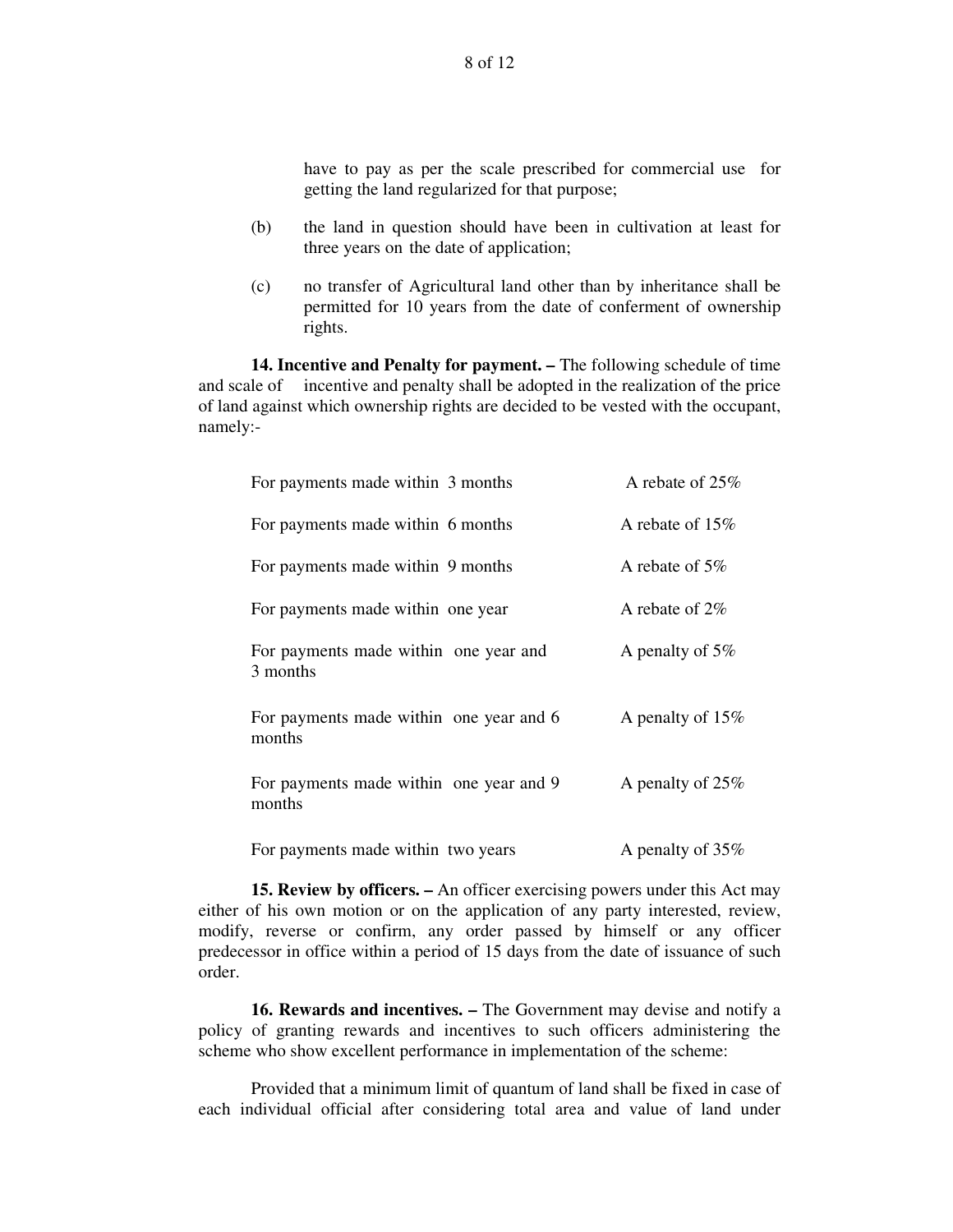encroachment in the particular unit of administration viz Halqa, Niabat, Tehsil, District or Division.

**17. Appeals. –** (1) An appeal against the order of the Committee may be filed within a period of thirty days stating the grounds on which the order appealed against is sought to be challenged and shall be accompanied by a certified copy of such order.

(2) Where an original order is confirmed no further appeal shall lie.

**18. Repeal and Savings. –** (1) The Jammu and Kashmir State Lands (Vesting of Ownership to the Occupants) Rules, 2005 are hereby repealed.

(2) Notwithstanding such repeal, anything done, any action taken, or any order or notification issued under the said Rules shall be deemed to have been done, taken or issued under the corresponding provisions of these Rules as if these Rules were in force on the date such thing was done, action taken or order or notification issued.

 $\overline{\phantom{a}}$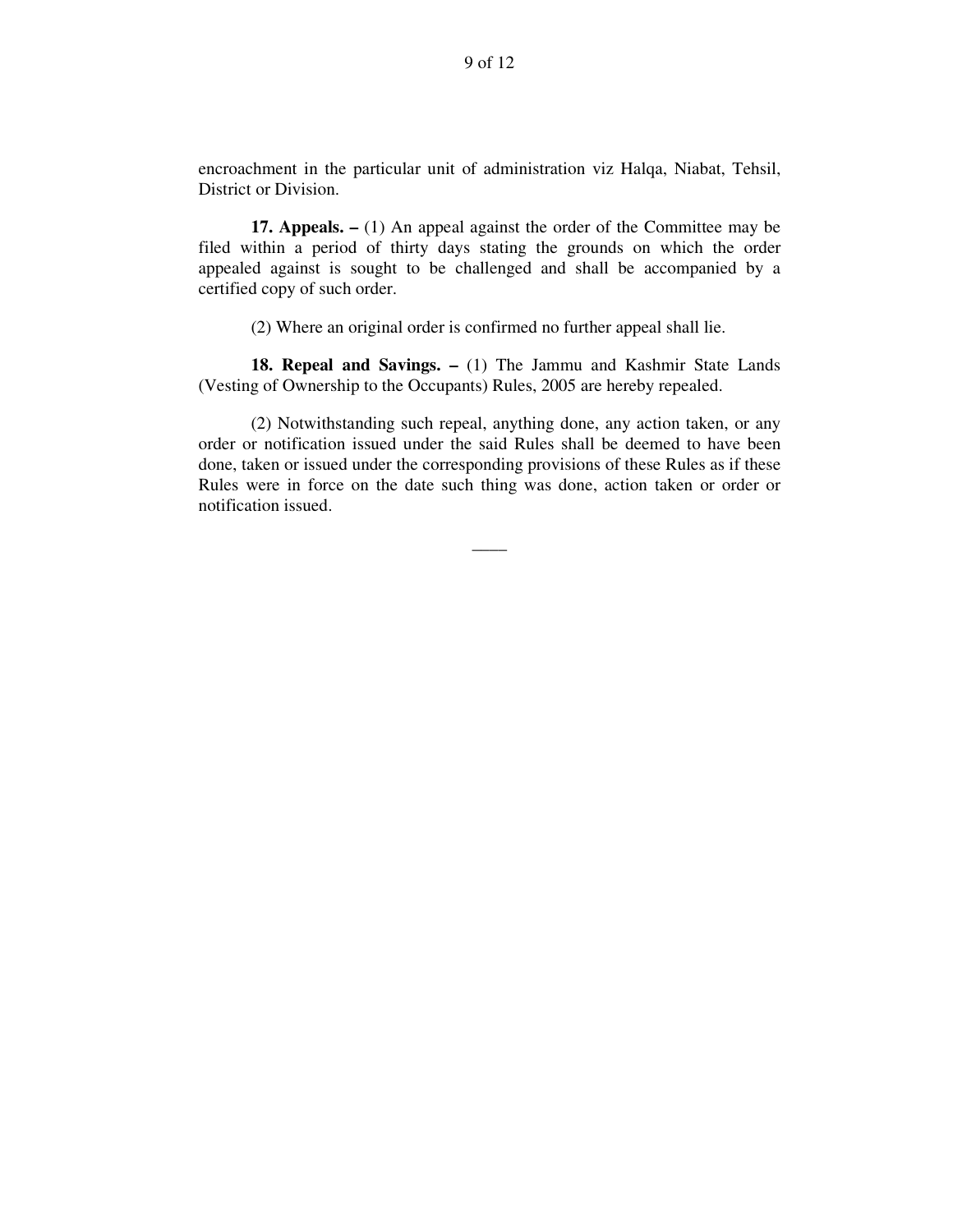10 of 12

**Form 1**

Office of the Tehsildar \_\_\_\_\_\_\_\_\_\_\_\_\_\_\_\_\_\_\_\_\_\_\_\_

To

Sh./Smt. \_\_\_\_\_\_\_\_\_\_\_\_\_\_\_\_\_\_\_\_\_\_\_\_\_\_\_\_\_\_\_\_

\_\_\_\_\_\_\_\_\_\_\_\_\_\_\_\_\_\_\_\_\_\_\_\_\_\_\_\_\_\_\_\_\_\_\_\_\_\_\_\_

\_\_\_\_\_\_\_\_\_\_\_\_\_\_\_\_\_\_\_\_\_\_\_\_\_\_\_\_\_\_\_\_\_\_\_\_\_\_\_\_

Whereas you are not entitled to hold the under-mentioned property in terms of the J&K State Lands (Vesting of Ownership to the Occupants) Act, 2001 and the rules made thereunder.

Now, therefore, I, Tehsildar \_\_\_\_\_\_\_\_\_\_\_\_\_\_\_\_\_\_\_\_\_\_\_\_\_\_\_\_\_\_hereby demand that possession of the said property be surrendered to me by you within a period of one month of issue of this notice failing which you will be evicted from the said premises.

**Serial No. Description of property**

**\_\_\_\_\_\_**

**Signature of Tehsildar**

**No.**

**Dated:**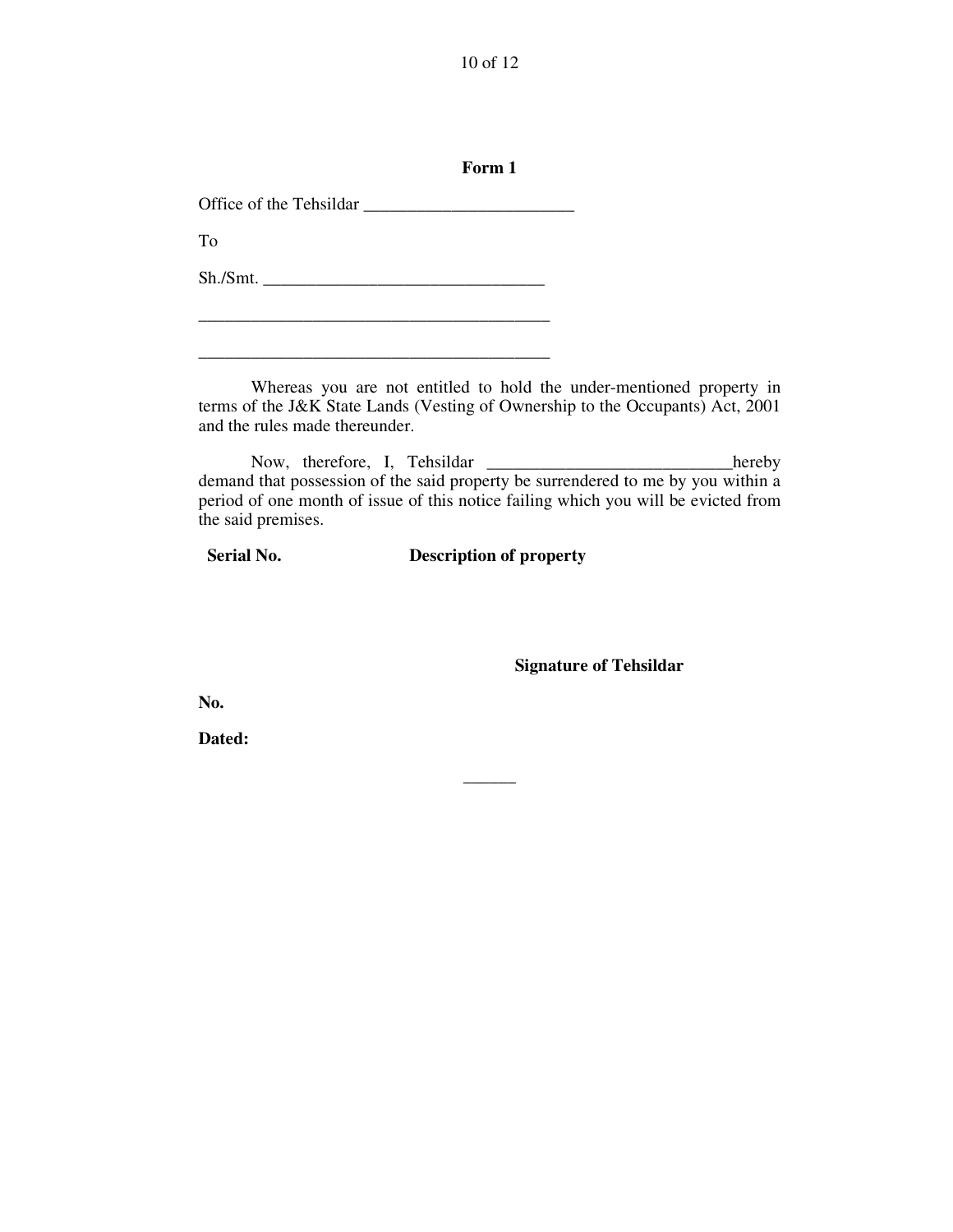## **Form 2**

# **APPLICATION FOR VESTING OF OWNERSHIP RIGHTS ON STATE LAND**

| 1. | Name with parentage:                                                                                      |  |  |  |  |  |
|----|-----------------------------------------------------------------------------------------------------------|--|--|--|--|--|
| 2. | Full residential particulars:<br>(a) Village/Estate $\_\_\_\_\_\_\_\_\_\_\_\_\_\_\_\_\_\_\_\_$            |  |  |  |  |  |
|    | (b) Patwar Halqa $\_\_\_\_\_\_\_\_\_\_\_\_\_\_\_\_\_\_\_\_\_\_\_$                                         |  |  |  |  |  |
|    |                                                                                                           |  |  |  |  |  |
| 3. | Family strength: Total__________ Male______ Female____ Children_____                                      |  |  |  |  |  |
| 4. | State Land under possession: Kanal________ Marla_________ Sft._______                                     |  |  |  |  |  |
| 5. |                                                                                                           |  |  |  |  |  |
| 6. | Particulars of the land under occupation (please attach extract of<br>Girdawari-2004)                     |  |  |  |  |  |
|    | (b) Village/Estate where situated_______.<br>$(a)$ Khasra Nos.                                            |  |  |  |  |  |
| 7. | Details of the land use:-                                                                                 |  |  |  |  |  |
|    | Kanal____________ Marla___________ Sft__________<br>(a) Commercial                                        |  |  |  |  |  |
|    | Kanal____________ Marla___________ Sft.__________<br>(b) Residential                                      |  |  |  |  |  |
|    | Kanal____________ Marla__________ Sft__________<br>(c) Agricultural                                       |  |  |  |  |  |
|    | Kanal____________ Marla__________ Sft__________<br>(d) Institutional                                      |  |  |  |  |  |
| 8. | Whether a part or whole of the above land is under an existing lease, if<br>yes, indicate the following:- |  |  |  |  |  |
|    |                                                                                                           |  |  |  |  |  |
|    |                                                                                                           |  |  |  |  |  |
|    |                                                                                                           |  |  |  |  |  |
|    | 9. Name and particulars of the person from whom the State land shown                                      |  |  |  |  |  |
|    | 10. Particulars of proprietary land:                                                                      |  |  |  |  |  |
|    | (a) K__ M__ Sft.__ Village/Estate_______ Tehsil____ District___                                           |  |  |  |  |  |
|    | (b) K__ M__ Sft.__ Village/Estate______ Tehsil___ District__                                              |  |  |  |  |  |